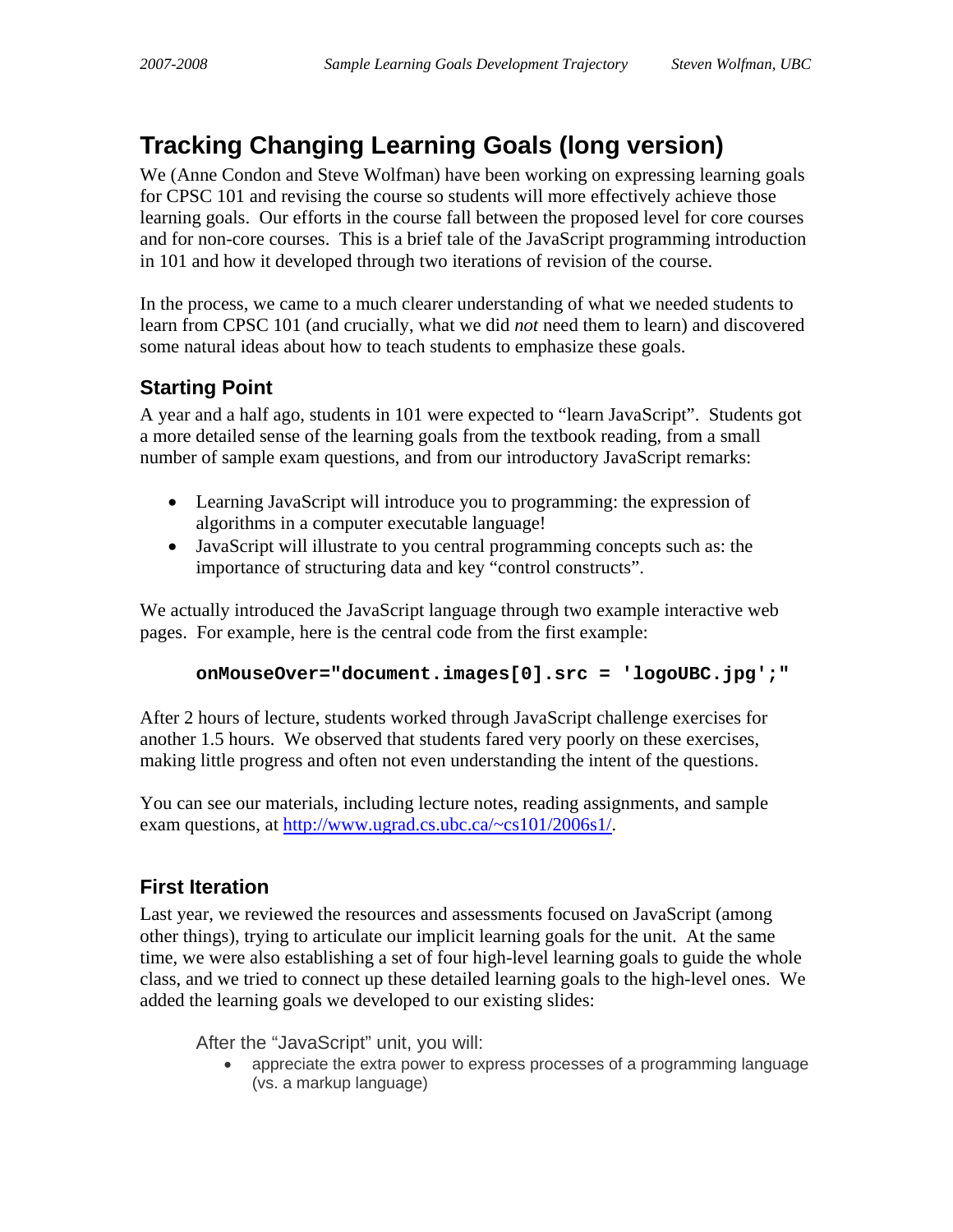- understand a few key programming "control constructs", particularly events and conditionals
- know how to embed JavaScript in a web page
- know how and where to find JavaScript code
- be able to modify existing JavaScript code to suit your purposes

Note: the best way to learn to program is to program! So, do the lab and explore playfully beyond the bounds of the lab!

Our primary direct benefit from this exercise was clarifying our intentions for the unit, although phrasing the learning goals also suggested some small changes to the lectures. One indirect benefit was easier "hand-off" of the whole topic and specific subtopics to TAs and future course instructors through a clear statement of the main focus of the unit. Communication with the students also improved as we and they could "attribute" quiz and exam questions to explicitly stated goals, which made the exams easier to plan and allowed students to study more efficiently. (We see "studying to the exam" in the form of mastering the learning goals as a positive form of "efficiency", as opposed to overfitting to a particular practice exam.)

Unfortunately, these goals remain rather vague and difficult to connect directly with assessments. For example, what does it mean to "understand a few key programming 'control constructs'"? Should students be able to write code with these constructs? Read code with these constructs? Precisely model execution of code containing these constructs? All of these?

## **Second Iteration**

We're currently in the process of a second iteration of the course learning goals, along with more substantial revision of teaching materials. For the JavaScript unit, we still found the connection between learning goals and exam questions was weak. Furthermore, our learning goals failed to emphasize what we considered the most important programming skill for 101 students: reading and tracing existing code.

So, we again rewrote the learning goals, this time with emphasis on the activities students engage in as they read and trace code. We split the new goals into three units that covered 4 hours of lecture time (about the same amount of time as previously used):

After Part I of the "JavaScript" unit, you will be able to:

- apply the "study/model/predict/experiment/refine" technique to learn new programming concepts
- connect the following terms to their use in programs: function, function declaration, function call, function name, function body, parameter, parameter list, variable, value, statement, return statement, assignment statement, expression, orthogonality, sequential execution (primarily textbook work)
- accurately model and predict the behaviour of variables in JavaScript programs
- accurately model and predict the flow of control in a JavaScript program through sequential execution
- employ the concept of "orthogonality" to combine your knowledge of different programming elements, including being able to interpret their combined effect

After Part II of the "JavaScript" unit, you will be able to: